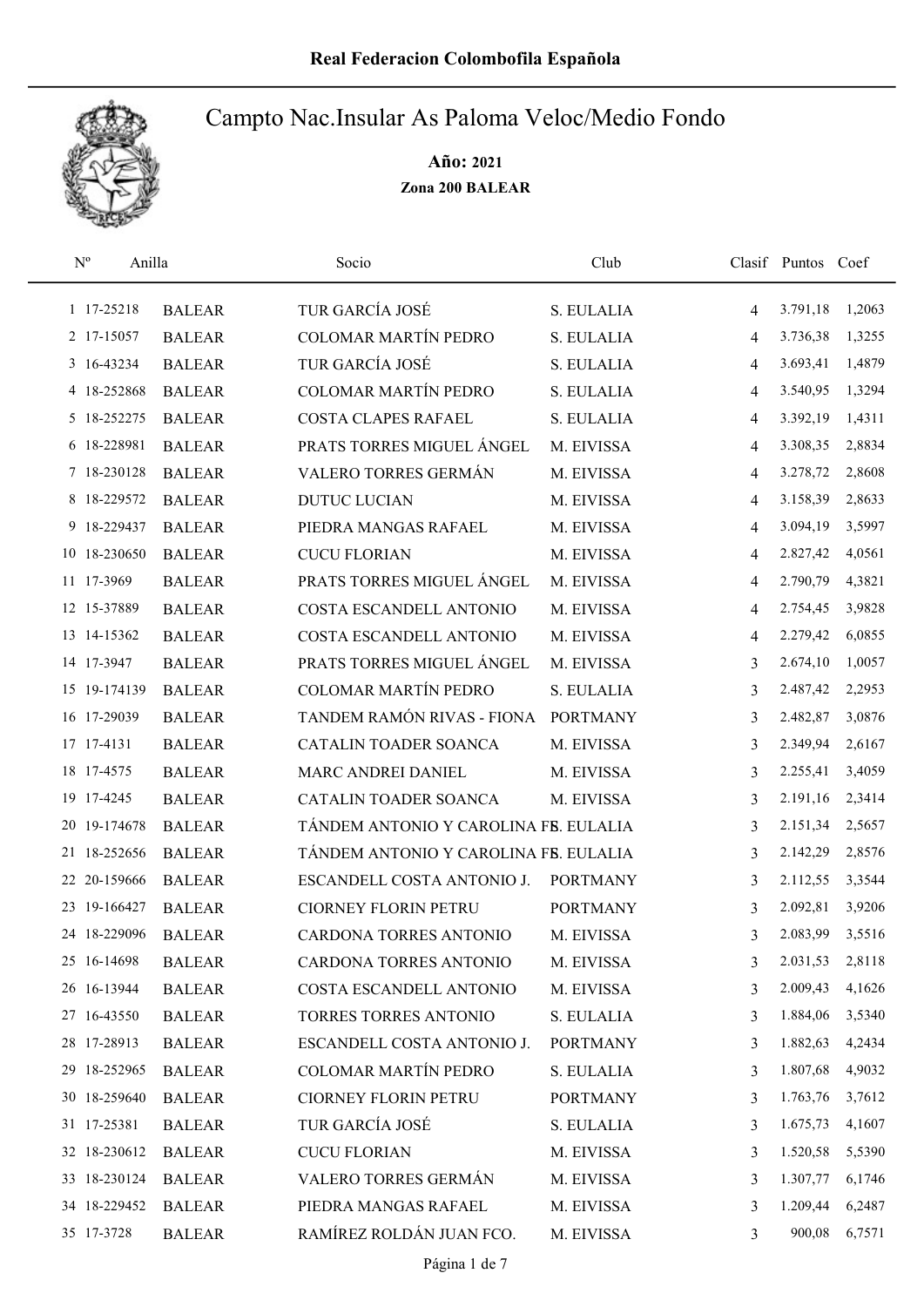

| $N^{o}$      | Anilla       |               | Socio                                 | Club            |                | Clasif Puntos Coef |                 |
|--------------|--------------|---------------|---------------------------------------|-----------------|----------------|--------------------|-----------------|
| 36 16-43514  |              | <b>BALEAR</b> | TORRES TORRES ANTONIO                 | S. EULALIA      | 2              | 1.868,67           | 0,3813          |
| 37 17-25919  |              | <b>BALEAR</b> | RODRÍGUEZ VICENTE JOSÉ LUIS           | M. EIVISSA      | 2              | 1.826,82           | 1,6806          |
|              | 38 18-229910 | <b>BALEAR</b> | MARC ANDREI DANIEL                    | M. EIVISSA      | 2              | 1.798,16           | 0,9758          |
|              | 39 19-185514 | <b>BALEAR</b> | <b>TORRES GRIVE JUAN</b>              | M. EIVISSA      | 2              | 1.795,83           | 0,8818          |
|              | 40 18-253262 | <b>BALEAR</b> | TUR GARCÍA JOSÉ                       | S. EULALIA      | 2              | 1.778,44           | 1,2458          |
|              | 41 18-229136 | <b>BALEAR</b> | TORRES RIERA JOSÉ                     | M. EIVISSA      | 2              | 1.765,61           | 1,4761          |
|              | 42 18-123316 | <b>BALEAR</b> | TANDEM RAMÓN PALAU                    | <b>PORTMANY</b> | 2              | 1.759,25           | 1,5766          |
| 43 18-231491 |              | <b>BALEAR</b> | TANDEM CARDONA TUR - PRATS            | <b>PORTMANY</b> | 2              | 1.756,97           | 1,6523          |
|              | 44 18-256410 | <b>BALEAR</b> | TANDEM RAMÓN RIVAS - FIONA            | <b>PORTMANY</b> | 2              | 1.749,30           | 1,6863          |
|              | 45 18-252285 | <b>BALEAR</b> | COSTA CLAPES RAFAEL                   | S. EULALIA      | 2              | 1.721,10           | 1,6254          |
| 46 17-4143   |              | <b>BALEAR</b> | CATALIN TOADER SOANCA                 | M. EIVISSA      | 2              | 1.714,90           | 2,1680          |
| 47 16-15629  |              | <b>BALEAR</b> | <b>MARC ANDREI DANIEL</b>             | M. EIVISSA      | 2              | 1.684,83           | 1,2166          |
|              | 48 18-252139 | <b>BALEAR</b> | <b>TORRES TORRES ANTONIO</b>          | S. EULALIA      | 2              | 1.682,27           | 2,2598          |
| 49           | 18-256373    | <b>BALEAR</b> | TANDEM RAMÓN RIVAS - FIONA            | <b>PORTMANY</b> | $\overline{2}$ | 1.660,78           | 2,7445          |
|              | 50 18-230300 | <b>BALEAR</b> | CARDONA TORRES ANTONIO                | M. EIVISSA      | $\overline{2}$ | 1.653,55           | 2,8035          |
|              | 51 18-257135 | <b>BALEAR</b> | <b>CIORNEY FLORIN PETRU</b>           | <b>PORTMANY</b> | 2              | 1.643,25           | 1,5827          |
|              | 52 18-252327 | <b>BALEAR</b> | OLMEDO UCENDA IGNACIO                 | S. EULALIA      | 2              | 1.642,87           | 1,7500          |
|              | 53 18-229636 | <b>BALEAR</b> | CATALIN TOADER SOANCA                 | M. EIVISSA      | 2              | 1.590,05           | 2,9638          |
| 54 15-39413  |              | <b>BALEAR</b> | <b>CIORNEY FLORIN PETRU</b>           | <b>PORTMANY</b> | 2              | 1.589,59           | 1,6166          |
| 55 19-165401 |              | <b>BALEAR</b> | PÉREZ FUENTES FCO. JAVIER             | <b>PORTMANY</b> | 2              | 1.582,33           | 3,1517          |
| 56 15-39011  |              | <b>BALEAR</b> | CARDONA TORRES ANTONIO                | M. EIVISSA      | 2              | 1.570,58           | 3,1714          |
| 57 17-4910   |              | <b>BALEAR</b> | <b>TORRES RIERA JOSÉ</b>              | M. EIVISSA      | 2              | 1.540,87           | 2,4725          |
|              | 58 18-252637 | <b>BALEAR</b> | TÁNDEM ANTONIO Y CAROLINA FB. EULALIA |                 | 2              | 1.534,87           | 2,1106          |
|              | 59 19-185433 | <b>BALEAR</b> | PIEDRA MANGAS RAFAEL                  | M. EIVISSA      | $\overline{2}$ | 1.529,96           | 1,7719          |
| 60 17-29025  |              | <b>BALEAR</b> | TANDEM RAMÓN RIVAS - FIONA PORTMANY   |                 | 2              | 1.505,19           | 3,1931          |
|              | 61 18-230506 | <b>BALEAR</b> | <b>CURALET FLORIN MUGUR</b>           | M. EIVISSA      | 2              | 1.490,85           | 3,3103          |
|              | 62 18-228872 | <b>BALEAR</b> | RODRÍGUEZ VICENTE JOSÉ LUIS           | M. EIVISSA      | 2              | 1.490,53           | 2,2405          |
|              | 63 19-174884 | <b>BALEAR</b> | OLMEDO UCENDA IGNACIO                 | S. EULALIA      | 2              | 1.488,50           | 1,9556          |
|              | 64 19-186817 | <b>BALEAR</b> | ESCANDELL TORRES JUAN                 | M. EIVISSA      | 2              | 1.484,13           | 2,4364          |
| 65 17-6154   |              | <b>BALEAR</b> | <b>CURALET FLORIN MUGUR</b>           | M. EIVISSA      | 2              | 1.474,69           | 2,4628          |
|              | 66 18-230116 | <b>BALEAR</b> | VALERO TORRES GERMÁN                  | M. EIVISSA      | 2              | 1.467,10           | 2,6165          |
|              | 67 18-230837 | <b>BALEAR</b> | <b>ESCANDELL TORRES JUAN</b>          | M. EIVISSA      | 2              |                    | 1.462,52 2,2639 |
| 68 17-6181   |              | <b>BALEAR</b> | PRATS TORRES MIGUEL ÁNGEL             | M. EIVISSA      | 2              | 1.459,93           | 2,2564          |
|              | 69 18-252153 | <b>BALEAR</b> | TORRES TORRES ANTONIO                 | S. EULALIA      | 2              | 1.410,24           | 3,3700          |
|              | 70 19-185512 | <b>BALEAR</b> | TORRES GRIVE JUAN                     | M. EIVISSA      | 2              | 1.403,08           | 3,2716          |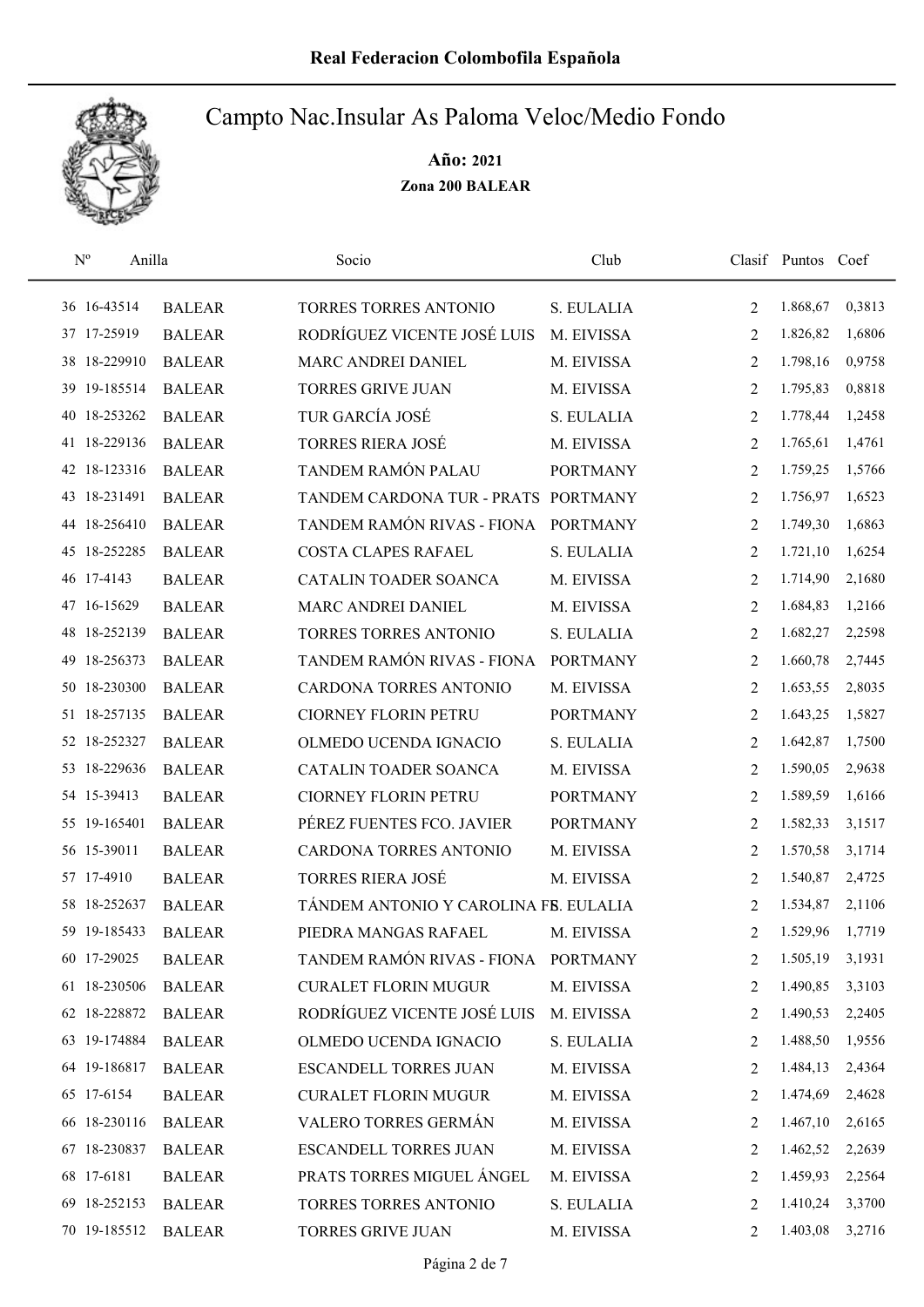

| $\mathbf{N}^{\text{o}}$<br>Anilla |               | Socio                        | Club            |                | Clasif Puntos Coef |        |
|-----------------------------------|---------------|------------------------------|-----------------|----------------|--------------------|--------|
| 71 16-15897                       | <b>BALEAR</b> | COSTA ESCANDELL ANTONIO      | M. EIVISSA      | 2              | 1.397,37           | 1,7430 |
| 72 18-230818                      | <b>BALEAR</b> | <b>TORRES GRIVE JUAN</b>     | M. EIVISSA      | 2              | 1.395,62           | 3,4014 |
| 73 16-265220                      | <b>BALEAR</b> | <b>JUAN RIBAS VICENTE</b>    | <b>PORTMANY</b> | 2              | 1.385,16           | 3,1740 |
| 74 18-229711                      | <b>BALEAR</b> | RAMÍREZ ROLDÁN JUAN FCO.     | M. EIVISSA      | 2              | 1.362,83           | 3,5522 |
| 75 18-256737                      | <b>BALEAR</b> | TORRES ROSELLÓ JUAN          | <b>PORTMANY</b> | 2              | 1.353,98           | 3,3060 |
| 76 19-186579                      | <b>BALEAR</b> | <b>DUTUC LUCIAN</b>          | M. EIVISSA      | 2              | 1.338,26           | 2,6328 |
| 77 19-185263                      | <b>BALEAR</b> | <b>CURALET FLORIN MUGUR</b>  | M. EIVISSA      | 2              | 1.331,35           | 3,7124 |
| 78 18-231424                      | <b>BALEAR</b> | <b>JUAN RIBAS VICENTE</b>    | <b>PORTMANY</b> | 2              | 1.296,96           | 3,7302 |
| 79 17-5591                        | <b>BALEAR</b> | <b>COSTA FERRER ÁNGELA</b>   | M. EIVISSA      | 2              | 1.276,86           | 1,7721 |
| 80 18-229895                      | <b>BALEAR</b> | MARC ANDREI DANIEL           | M. EIVISSA      | 2              | 1.252,77           | 3,0493 |
| 81 18-252308                      | <b>BALEAR</b> | OLMEDO UCENDA IGNACIO        | S. EULALIA      | 2              | 1.246,67           | 2,5109 |
| 82 18-256570                      | <b>BALEAR</b> | PRATS FERRER JUAN            | <b>PORTMANY</b> | 2              | 1.240,57           | 2,7245 |
| 83 18-252302                      | <b>BALEAR</b> | OLMEDO UCENDA IGNACIO        | S. EULALIA      | 2              | 1.229,39           | 1,7873 |
| 84 17-29621                       | <b>BALEAR</b> | PÉREZ FUENTES FCO. JAVIER    | <b>PORTMANY</b> | 2              | 1.227,97           | 4,4169 |
| 85 17-29934                       | <b>BALEAR</b> | TANDEM CARDONA TUR - PRATS   | <b>PORTMANY</b> | $\overline{2}$ | 1.198,27           | 4,0013 |
| 86 18-230333                      | <b>BALEAR</b> | VALERO TORRES GERMÁN         | M. EIVISSA      | 2              | 1.177,73           | 3,2221 |
| 87 19-186328                      | <b>BALEAR</b> | CATALIN TOADER SOANCA        | M. EIVISSA      | 2              | 1.175,73           | 2,7917 |
| 88 16-13952                       | <b>BALEAR</b> | COSTA ESCANDELL ANTONIO      | M. EIVISSA      | 2              | 1.174,05           | 2,9569 |
| 89 19-165361                      | <b>BALEAR</b> | ESCANDELL COSTA ANTONIO J.   | <b>PORTMANY</b> | 2              | 1.155,85           | 3,5716 |
| 90 18-230852                      | <b>BALEAR</b> | <b>ESCANDELL TORRES JUAN</b> | M. EIVISSA      | 2              | 1.151,39           | 2,7036 |
| 91 18-257436                      | <b>BALEAR</b> | <b>TANDEM RAMÓN PALAU</b>    | <b>PORTMANY</b> | 2              | 1.137,15           | 3,1985 |
| 92 17-3991                        | <b>BALEAR</b> | PRATS TORRES MIGUEL ÁNGEL    | M. EIVISSA      | 2              | 1.112,53           | 3,4287 |
| 93 17-29741                       | <b>BALEAR</b> | PRATS FERRER JUAN            | <b>PORTMANY</b> | 2              | 1.085,00           | 3,0402 |
| 94 19-185586                      | <b>BALEAR</b> | <b>TORRES GRIVE JUAN</b>     | M. EIVISSA      | $\overline{2}$ | 1.043,81           | 3,9142 |
| 95 17-4958                        | <b>BALEAR</b> | <b>TORRES RIERA JOSÉ</b>     | M. EIVISSA      | 2              | 1.036,91           | 3,2920 |
| 96 18-230225                      | <b>BALEAR</b> | RODRÍGUEZ VICENTE JOSÉ LUIS  | M. EIVISSA      | 2              | 1.035,87           | 3,2629 |
| 97 18-256681                      | <b>BALEAR</b> | TORRES ROSELLÓ JUAN          | <b>PORTMANY</b> | 2              | 1.035,38           | 3,9031 |
| 98 16-14109                       | <b>BALEAR</b> | RODRÍGUEZ VICENTE JOSÉ LUIS  | M. EIVISSA      | 2              | 904,02             | 3,4624 |
| 99 18-256706                      | <b>BALEAR</b> | TORRES ROSELLÓ JUAN          | <b>PORTMANY</b> | 2              | 879,73             | 4,7138 |
| 100 17-29796                      | <b>BALEAR</b> | PRATS FERRER JUAN            | <b>PORTMANY</b> | 2              | 862,94             | 3,8010 |
| 101 18-257729                     | <b>BALEAR</b> | PORTAS PRATS ANTONIO         | <b>PORTMANY</b> | 2              | 814,13             | 5,0800 |
| 102 18-256261                     | <b>BALEAR</b> | RIBAS RIBAS DANIEL           | <b>PORTMANY</b> | 2              | 814,06             | 5,1888 |
| 103 19-174882                     | <b>BALEAR</b> | OLMEDO UCENDA IGNACIO        | S. EULALIA      | 2              | 738,76             | 4,7705 |
| 104 18-256297                     | <b>BALEAR</b> | RIBAS RIBAS DANIEL           | <b>PORTMANY</b> | 2              | 681,72             | 3,0461 |
| 105 19-175092                     | <b>BALEAR</b> | OLMEDO UCENDA IGNACIO        | S. EULALIA      | 2              | 653,70             | 3,8632 |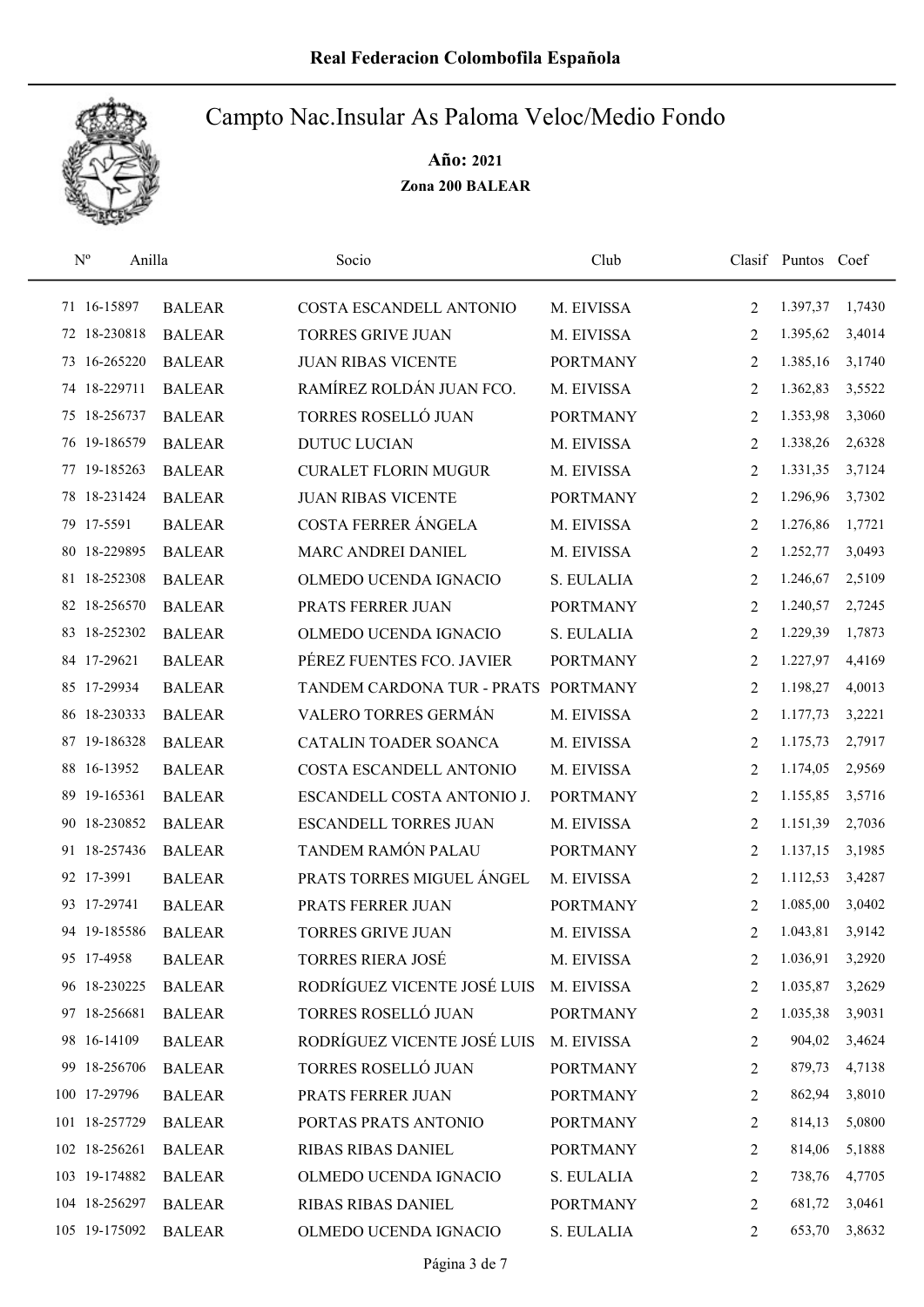

| $\mathbf{N}^{\text{o}}$ | Anilla        | Socio                                 | Club            |                | Clasif Puntos Coef |        |
|-------------------------|---------------|---------------------------------------|-----------------|----------------|--------------------|--------|
| 106 19-185722           | <b>BALEAR</b> | RAMÍREZ ROLDÁN JUAN FCO.              | M. EIVISSA      | $\overline{2}$ | 519,09             | 3,9880 |
| 107 18-256329           | <b>BALEAR</b> | <b>RIBAS RIBAS DANIEL</b>             | <b>PORTMANY</b> | $\overline{2}$ | 423,92             | 4,7171 |
| 108 17-4414             | <b>BALEAR</b> | PIEDRA MANGAS RAFAEL                  | M. EIVISSA      | 1              | 1.000,00           | 0,0189 |
| 109 19-174856           | <b>BALEAR</b> | <b>COLOMAR MARTÍN PEDRO</b>           | S. EULALIA      | 1              | 999,99             | 0,0442 |
| 110 18-230998           | <b>BALEAR</b> | COSTA FERRER ÁNGELA                   | M. EIVISSA      | $\mathbf{1}$   | 999,41             | 0,0377 |
| 111 20-179306           | <b>BALEAR</b> | CARDONA TORRES ANTONIO                | M. EIVISSA      | 1              | 996,59             | 0,1532 |
| 112 17-25182            | <b>BALEAR</b> | MARÍ JUAN VICENTE                     | S. EULALIA      | $\mathbf{1}$   | 994,09             | 0,2003 |
| 113 18-252900           | <b>BALEAR</b> | <b>COLOMAR MARTÍN PEDRO</b>           | S. EULALIA      | 1              | 992,01             | 0,2398 |
| 114 19-174751           | <b>BALEAR</b> | TÁNDEM ANTONIO Y CAROLINA FB. EULALIA |                 | 1              | 986,18             | 0,0876 |
| 115 20-159656           | <b>BALEAR</b> | ESCANDELL COSTA ANTONIO J.            | <b>PORTMANY</b> | 1              | 975,66             | 0,4771 |
| 116 18-257445           | <b>BALEAR</b> | TANDEM RAMÓN PALAU                    | <b>PORTMANY</b> | 1              | 974,11             | 0,5521 |
| 117 17-4914             | <b>BALEAR</b> | <b>TORRES RIERA JOSÉ</b>              | M. EIVISSA      | 1              | 972,94             | 0,5641 |
| 118 16-15335            | <b>BALEAR</b> | <b>ESCANDELL TORRES JUAN</b>          | M. EIVISSA      | 1              | 970,07             | 0,6225 |
| 119 17-4061             | <b>BALEAR</b> | <b>DUTUC LUCIAN</b>                   | M. EIVISSA      | 1              | 965,45             | 0,0814 |
| 120 19-185450           | <b>BALEAR</b> | PIEDRA MANGAS RAFAEL                  | M. EIVISSA      | 1              | 964,60             | 0,6600 |
| 121 16-14025            | <b>BALEAR</b> | COSTA FERRER ÁNGELA                   | M. EIVISSA      | 1              | 953,45             | 0,7921 |
| 122 18-256987           | <b>BALEAR</b> | TANDEM CARDONA TUR - PRATS PORTMANY   |                 | 1              | 950,25             | 0,8389 |
| 123 18-252212           | <b>BALEAR</b> | TORRES TORRES ANTONIO                 | S. EULALIA      | $\mathbf{1}$   | 950,09             | 0,8301 |
| 124 17-6128             | <b>BALEAR</b> | <b>CURALET FLORIN MUGUR</b>           | M. EIVISSA      | $\mathbf{1}$   | 949,99             | 0,8677 |
| 125 18-257440           | <b>BALEAR</b> | TANDEM RAMÓN PALAU                    | <b>PORTMANY</b> | $\mathbf{1}$   | 949,21             | 0,9329 |
| 126 18-230398           | <b>BALEAR</b> | VALERO TORRES GERMÁN                  | M. EIVISSA      | 1              | 944,90             | 1,0187 |
| 127 18-256425           | <b>BALEAR</b> | TANDEM RAMÓN RIVAS - FIONA            | <b>PORTMANY</b> | 1              | 941,14             | 1,1960 |
| 128 18-229464           | <b>BALEAR</b> | PIEDRA MANGAS RAFAEL                  | M. EIVISSA      | 1              | 940,67             | 0,1806 |
| 129 18-228809           | <b>BALEAR</b> | RODRÍGUEZ VICENTE JOSÉ LUIS           | M. EIVISSA      | 1              | 937,83             | 0,2256 |
| 130 19-187192           | <b>BALEAR</b> | <b>TORRES GRIVE JUAN</b>              | M. EIVISSA      | 1              | 936,88             | 1,2639 |
| 131 19-185984           | <b>BALEAR</b> | PRATS TORRES MIGUEL ÁNGEL             | M. EIVISSA      | 1              | 932,50             | 0,2481 |
| 132 19-165383           | <b>BALEAR</b> | ESCANDELL COSTA ANTONIO J.            | <b>PORTMANY</b> | 1              | 926,65             | 0,2741 |
| 133 18-229526           | <b>BALEAR</b> | DUTUC LUCIAN                          | M. EIVISSA      | 1              | 925,03             | 1,3205 |
| 134 18-257495           | <b>BALEAR</b> | TANDEM RAMÓN PALAU                    | <b>PORTMANY</b> | 1              | 924,82             | 1,3518 |
| 135 18-229692           | <b>BALEAR</b> | CATALIN TOADER SOANCA                 | M. EIVISSA      | 1              | 918,17             | 0,2935 |
| 136 16-14580            | <b>BALEAR</b> | COSTA ESCANDELL ANTONIO               | M. EIVISSA      | 1              | 916,82             | 0,3160 |
| 137 19-186174           | <b>BALEAR</b> | CARDONA TORRES ANTONIO                | M. EIVISSA      | 1              | 913,03             | 0,3439 |
| 138 17-5564             | <b>BALEAR</b> | COSTA FERRER ÁNGELA                   | M. EIVISSA      | 1              | 906,33             | 1,3956 |
| 139 16-35155            | <b>BALEAR</b> | TANDEM RAMÓN RIVAS - FIONA PORTMANY   |                 | 1              | 905,29             | 0,3926 |
| 140 18-252645           | <b>BALEAR</b> | TÁNDEM ANTONIO Y CAROLINA FB. EULALIA |                 | $\mathbf{1}$   | 904,75             | 0,1819 |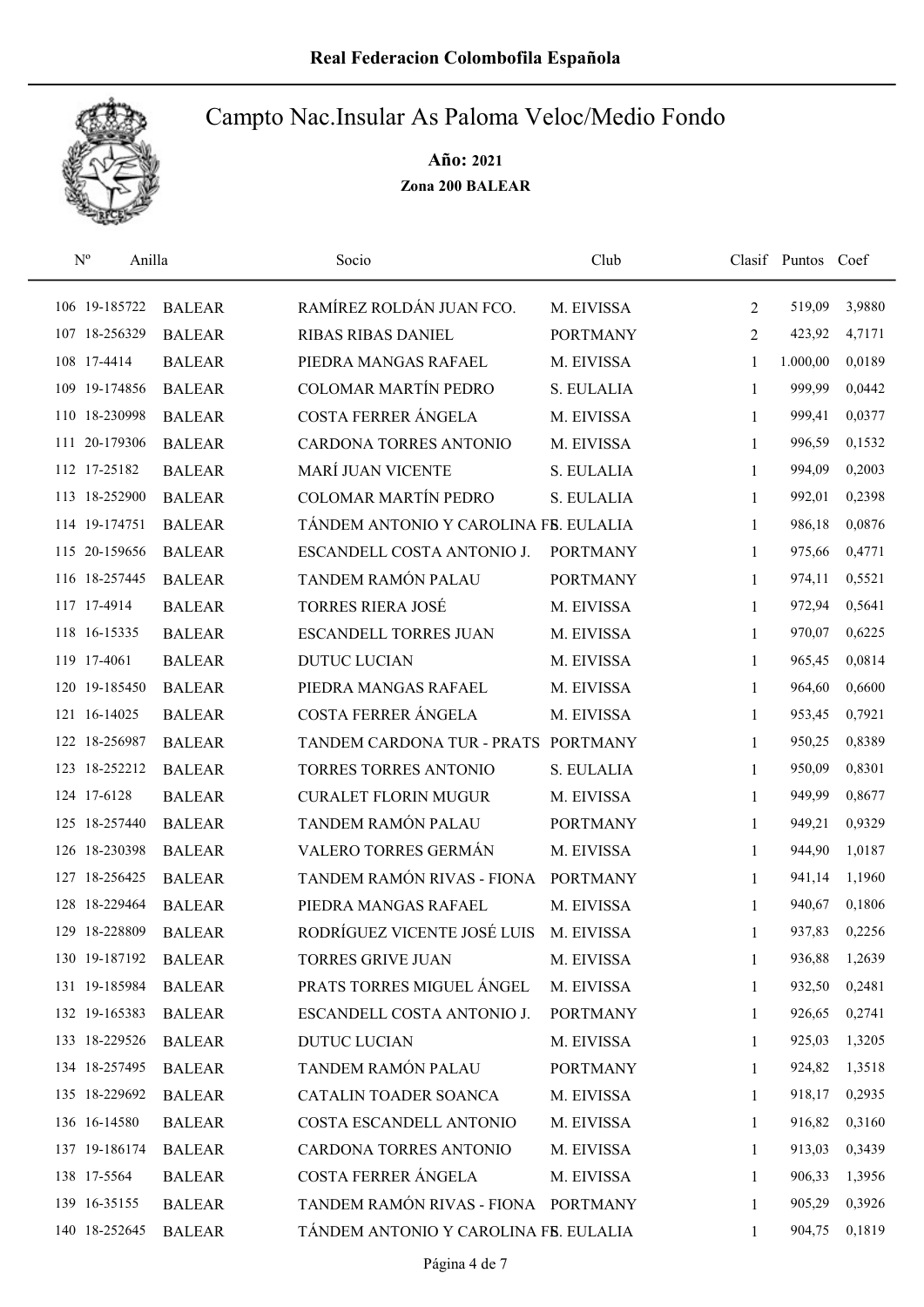

| $N^{\rm o}$   | Anilla        | Socio                                 | Club            |              | Clasif Puntos Coef |        |
|---------------|---------------|---------------------------------------|-----------------|--------------|--------------------|--------|
| 141 18-256616 | <b>BALEAR</b> | TORRES ROSELLÓ JUAN                   | <b>PORTMANY</b> | 1            | 904,46             | 1,4401 |
| 142 19-166994 | <b>BALEAR</b> | PORTAS PRATS ANTONIO                  | <b>PORTMANY</b> | 1            | 903,30             | 1,4636 |
| 143 18-252619 | <b>BALEAR</b> | TÁNDEM ANTONIO Y CAROLINA FB. EULALIA |                 | $\mathbf{1}$ | 896,82             | 0,2339 |
| 144 19-175063 | <b>BALEAR</b> | OLMEDO UCENDA IGNACIO                 | S. EULALIA      | 1            | 875,60             | 0,3965 |
| 145 19-165618 | <b>BALEAR</b> | PORTAS PRATS ANTONIO                  | <b>PORTMANY</b> | $\mathbf{1}$ | 864,83             | 0,3630 |
| 146 18-228850 | <b>BALEAR</b> | RODRÍGUEZ VICENTE JOSÉ LUIS           | M. EIVISSA      | 1            | 843,29             | 0,4512 |
| 147 18-256731 | <b>BALEAR</b> | TORRES ROSELLÓ JUAN                   | <b>PORTMANY</b> | $\mathbf{1}$ | 834,25             | 0,4827 |
| 148 20-178593 | <b>BALEAR</b> | <b>TORRES GRIVE JUAN</b>              | M. EIVISSA      | 1            | 825,68             | 0,4968 |
| 149 18-230647 | <b>BALEAR</b> | <b>CUCU FLORIAN</b>                   | M. EIVISSA      | 1            | 815,50             | 1,6035 |
| 150 19-165081 | <b>BALEAR</b> | TANDEM CARDONA TUR - PRATS PORTMANY   |                 | 1            | 812,32             | 0,2899 |
| 151 19-174803 | <b>BALEAR</b> | <b>COSTA CLAPES RAFAEL</b>            | S. EULALIA      | 1            | 808,69             | 0,5069 |
| 152 17-5693   | <b>BALEAR</b> | RODRÍGUEZ VICENTE JOSÉ LUIS           | M. EIVISSA      | 1            | 808,59             | 0,5947 |
| 153 18-229987 | <b>BALEAR</b> | MARC ANDREI DANIEL                    | M. EIVISSA      | 1            | 808,33             | 0,6350 |
| 154 18-257551 | <b>BALEAR</b> | TANDEM RAMÓN PALAU                    | <b>PORTMANY</b> | 1            | 805,87             | 0,7689 |
| 155 19-174583 | <b>BALEAR</b> | TORRES TORRES ANTONIO                 | S. EULALIA      | 1            | 805,23             | 0,5300 |
| 156 19-165655 | <b>BALEAR</b> | PORTAS PRATS ANTONIO                  | <b>PORTMANY</b> | 1            | 792,98             | 0,9214 |
| 157 19-165617 | <b>BALEAR</b> | PORTAS PRATS ANTONIO                  | <b>PORTMANY</b> | $\mathbf{1}$ | 791,19             | 0,9772 |
| 158 18-256248 | <b>BALEAR</b> | TANDEM CARDONA TUR - PRATS            | <b>PORTMANY</b> | 1            | 791,15             | 0,6847 |
| 159 19-166022 | <b>BALEAR</b> | TANDEM RAMÓN PALAU                    | <b>PORTMANY</b> | 1            | 784,98             | 1,0160 |
| 160 19-174880 | <b>BALEAR</b> | <b>COSTA CLAPES RAFAEL</b>            | S. EULALIA      | 1            | 772,82             | 0,7052 |
| 161 18-229988 | <b>BALEAR</b> | MARC ANDREI DANIEL                    | M. EIVISSA      | $\mathbf{1}$ | 772,22             | 1,1596 |
| 162 19-166959 | <b>BALEAR</b> | PORTAS PRATS ANTONIO                  | <b>PORTMANY</b> | 1            | 768,33             | 0,7608 |
| 163 18-229471 | <b>BALEAR</b> | PIEDRA MANGAS RAFAEL                  | M. EIVISSA      | 1            | 758,26             | 0,8126 |
| 164 19-165591 | <b>BALEAR</b> | <b>JUAN RIBAS VICENTE</b>             | <b>PORTMANY</b> | 1            | 754,60             | 1,3677 |
| 165 17-28818  | <b>BALEAR</b> | ESCANDELL COSTA ANTONIO J.            | <b>PORTMANY</b> | $\mathbf{1}$ | 750,17             | 1,7938 |
| 166 18-230723 | <b>BALEAR</b> | <b>CUCU FLORIAN</b>                   | M. EIVISSA      | 1            | 740,58             | 0,4413 |
| 167 20-178455 | <b>BALEAR</b> | ESCANDELL COSTA ANTONIO J.            | <b>PORTMANY</b> | 1            | 720,79             | 0,8452 |
| 168 17-4945   | <b>BALEAR</b> | <b>TORRES RIERA JOSÉ</b>              | M. EIVISSA      | 1            | 702,41             | 1,8240 |
| 169 17-29792  | <b>BALEAR</b> | PRATS FERRER JUAN                     | <b>PORTMANY</b> | 1            | 691,54             | 1,9185 |
| 170 17-29631  | <b>BALEAR</b> | PÉREZ FUENTES FCO. JAVIER             | <b>PORTMANY</b> | 1            | 689,59             | 1,6286 |
| 171 19-166410 | <b>BALEAR</b> | PRATS FERRER JUAN                     | <b>PORTMANY</b> | 1            | 687,18             | 1,6103 |
| 172 20-159650 | <b>BALEAR</b> | ESCANDELL COSTA ANTONIO J.            | <b>PORTMANY</b> | 1            | 683,59             | 0,8681 |
| 173 19-186165 | <b>BALEAR</b> | CARDONA TORRES ANTONIO                | M. EIVISSA      | 1            | 681,82             | 0,8941 |
| 174 18-256292 | <b>BALEAR</b> | RIBAS RIBAS DANIEL                    | <b>PORTMANY</b> | 1            | 674,92             | 1,9578 |
| 175 17-5536   | <b>BALEAR</b> | COSTA FERRER ÁNGELA                   | M. EIVISSA      | 1            | 667,46             | 0,9030 |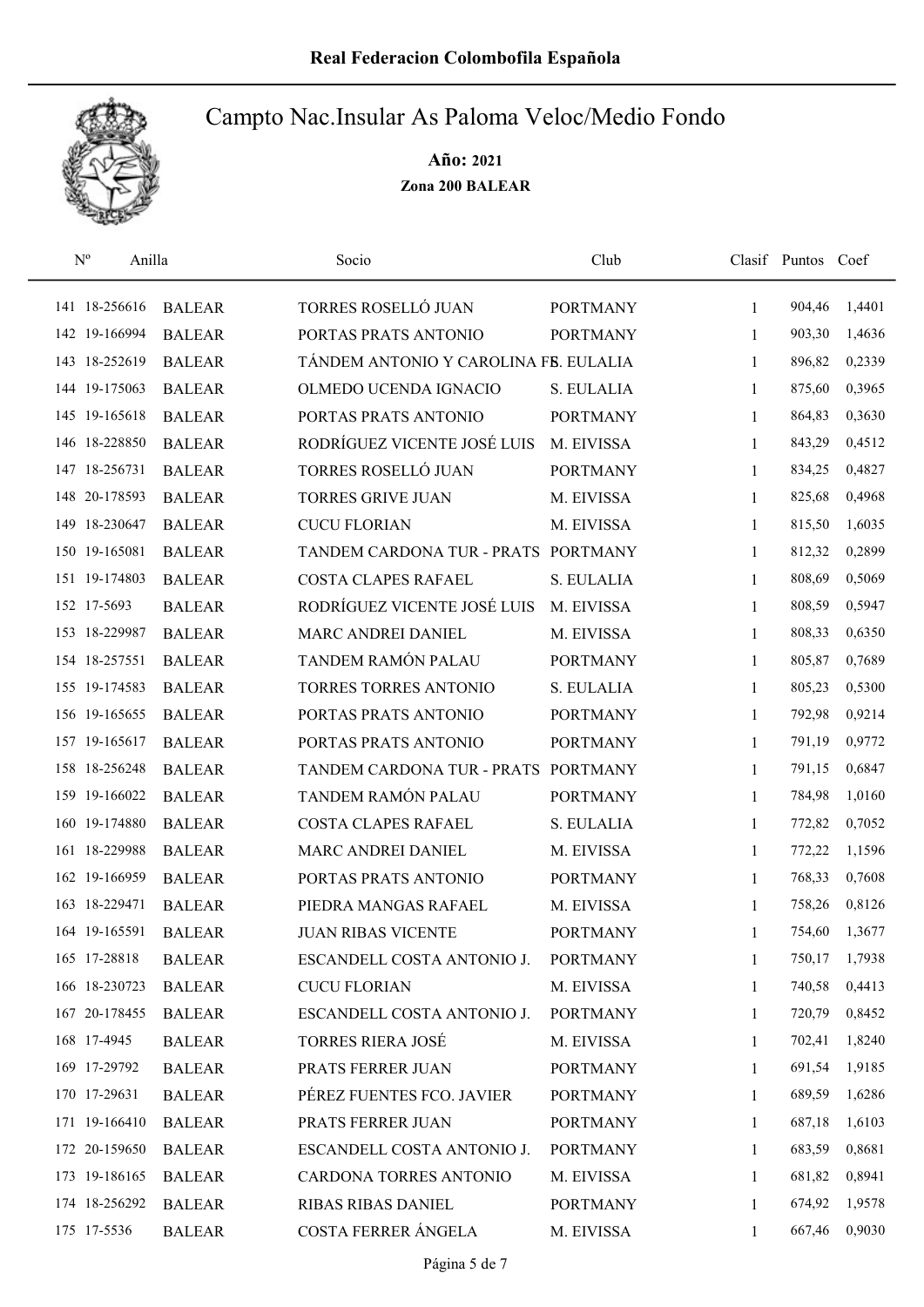

| $\mathrm{N}^{\mathrm{o}}$ | Anilla        | Socio                                 | Club            |              | Clasif Puntos Coef |        |
|---------------------------|---------------|---------------------------------------|-----------------|--------------|--------------------|--------|
| 176 18-256742             | <b>BALEAR</b> | TORRES ROSELLÓ JUAN                   | <b>PORTMANY</b> | 1            | 664,65             | 0,9424 |
| 177 18-229486             | <b>BALEAR</b> | <b>DUTUC LUCIAN</b>                   | M. EIVISSA      | 1            | 656,20             | 0,6230 |
| 178 15-38317              | <b>BALEAR</b> | RODRÍGUEZ VICENTE JOSÉ LUIS           | M. EIVISSA      | 1            | 653,78             | 0,9475 |
| 179 17-5554               | <b>BALEAR</b> | COSTA FERRER ÁNGELA                   | M. EIVISSA      | $\mathbf{1}$ | 641,91             | 0,6736 |
| 180 19-166474             | <b>BALEAR</b> | <b>CIORNEY FLORIN PETRU</b>           | <b>PORTMANY</b> | 1            | 634,94             | 1,7626 |
| 181 20-160276             | <b>BALEAR</b> | TANDEM RAMÓN PALAU                    | <b>PORTMANY</b> | $\mathbf{1}$ | 627,91             | 0,9800 |
| 182 19-185817             | <b>BALEAR</b> | <b>CUCU FLORIAN</b>                   | M. EIVISSA      | 1            | 627,04             | 1,7897 |
| 183 17-5561               | <b>BALEAR</b> | COSTA FERRER ÁNGELA                   | M. EIVISSA      | $\mathbf{1}$ | 620,47             | 0,7255 |
| 184 18-256727             | <b>BALEAR</b> | TORRES ROSELLÓ JUAN                   | <b>PORTMANY</b> | 1            | 609,10             | 2,0353 |
| 185 17-29353              | <b>BALEAR</b> | <b>JUAN RIBAS VICENTE</b>             | <b>PORTMANY</b> | 1            | 605,36             | 2,0635 |
| 186 18-256300             | <b>BALEAR</b> | <b>RIBAS RIBAS DANIEL</b>             | <b>PORTMANY</b> | 1            | 583,05             | 2,1129 |
| 187 17-5967               | <b>BALEAR</b> | <b>ESCANDELL TORRES JUAN</b>          | M. EIVISSA      | 1            | 573,45             | 0,8308 |
| 188 17-6102               | <b>BALEAR</b> | <b>CURALET FLORIN MUGUR</b>           | M. EIVISSA      | 1            | 566,64             | 0,8566 |
| 189 18-18366              | <b>BALEAR</b> | VALERO TORRES GERMÁN                  | M. EIVISSA      | $\mathbf{1}$ | 565,87             | 1,0388 |
| 190 19-174665             | <b>BALEAR</b> | TÁNDEM ANTONIO Y CAROLINA FB. EULALIA |                 | 1            | 550,08             | 1,8968 |
| 191 18-252731             | <b>BALEAR</b> | TÁNDEM ANTONIO Y CAROLINA FB. EULALIA |                 | 1            | 528,07             | 0,9204 |
| 192 18-231455             | <b>BALEAR</b> | TANDEM RAMÓN PALAU                    | <b>PORTMANY</b> | 1            | 518,12             | 1,0940 |
| 193 17-30197              | <b>BALEAR</b> | <b>CIORNEY FLORIN PETRU</b>           | <b>PORTMANY</b> | $\mathbf{1}$ | 517,70             | 2,1128 |
| 194 17-29173              | <b>BALEAR</b> | TORRES ROSELLÓ JUAN                   | <b>PORTMANY</b> | $\mathbf{1}$ | 513,97             | 1,1263 |
| 195 18-252254             | <b>BALEAR</b> | <b>COSTA CLAPES RAFAEL</b>            | S. EULALIA      | 1            | 511,48             | 2,1171 |
| 196 19-166303             | <b>BALEAR</b> | PRATS FERRER JUAN                     | <b>PORTMANY</b> | $\mathbf{1}$ | 495,05             | 2,2447 |
| 197 18-229770             | <b>BALEAR</b> | RAMÍREZ ROLDÁN JUAN FCO.              | M. EIVISSA      | 1            | 493,97             | 2,2447 |
| 198 19-165010             | <b>BALEAR</b> | TANDEM CARDONA TUR - PRATS            | <b>PORTMANY</b> | 1            | 491,86             | 1,1412 |
| 199 18-228821             | <b>BALEAR</b> | RODRÍGUEZ VICENTE JOSÉ LUIS           | M. EIVISSA      | 1            | 490,41             | 1,1506 |
| 200 19-165449             | <b>BALEAR</b> | PÉREZ FUENTES FCO. JAVIER             | <b>PORTMANY</b> | 1            | 479,91             | 1,1761 |
| 201 20-178548             | <b>BALEAR</b> | <b>TORRES GRIVE JUAN</b>              | M. EIVISSA      | 1            | 474,73             | 1,1968 |
| 202 19-165338             | <b>BALEAR</b> | ESCANDELL COSTA ANTONIO J.            | <b>PORTMANY</b> | $\mathbf{1}$ | 473,41             | 1,2125 |
| 203 17-29441              | <b>BALEAR</b> | TANDEM RAMÓN PALAU                    | <b>PORTMANY</b> | 1            | 460,31             | 2,2517 |
| 204 18-257461             | <b>BALEAR</b> | TANDEM RAMÓN PALAU                    | <b>PORTMANY</b> | 1            | 457,39             | 1,2355 |
| 205 17-29362              | <b>BALEAR</b> | <b>JUAN RIBAS VICENTE</b>             | <b>PORTMANY</b> | 1            | 455,32             | 1,2826 |
| 206 18-256609             | <b>BALEAR</b> | TORRES ROSELLÓ JUAN                   | <b>PORTMANY</b> | 1            | 453,24             | 1,2642 |
| 207 17-29260              | <b>BALEAR</b> | TORRES ROSELLÓ JUAN                   | <b>PORTMANY</b> | 1            | 445,99             | 1,3304 |
| 208 17-4139               | <b>BALEAR</b> | CATALIN TOADER SOANCA                 | M. EIVISSA      | 1            | 432,96             | 1,2645 |
| 209 18-257598             | <b>BALEAR</b> | ESCANDELL COSTA ANTONIO J.            | <b>PORTMANY</b> | 1            | 420,16             | 2,4231 |
| 210 18-257582             | <b>BALEAR</b> | ESCANDELL COSTA ANTONIO J.            | <b>PORTMANY</b> | 1            | 404,07             | 1,3478 |